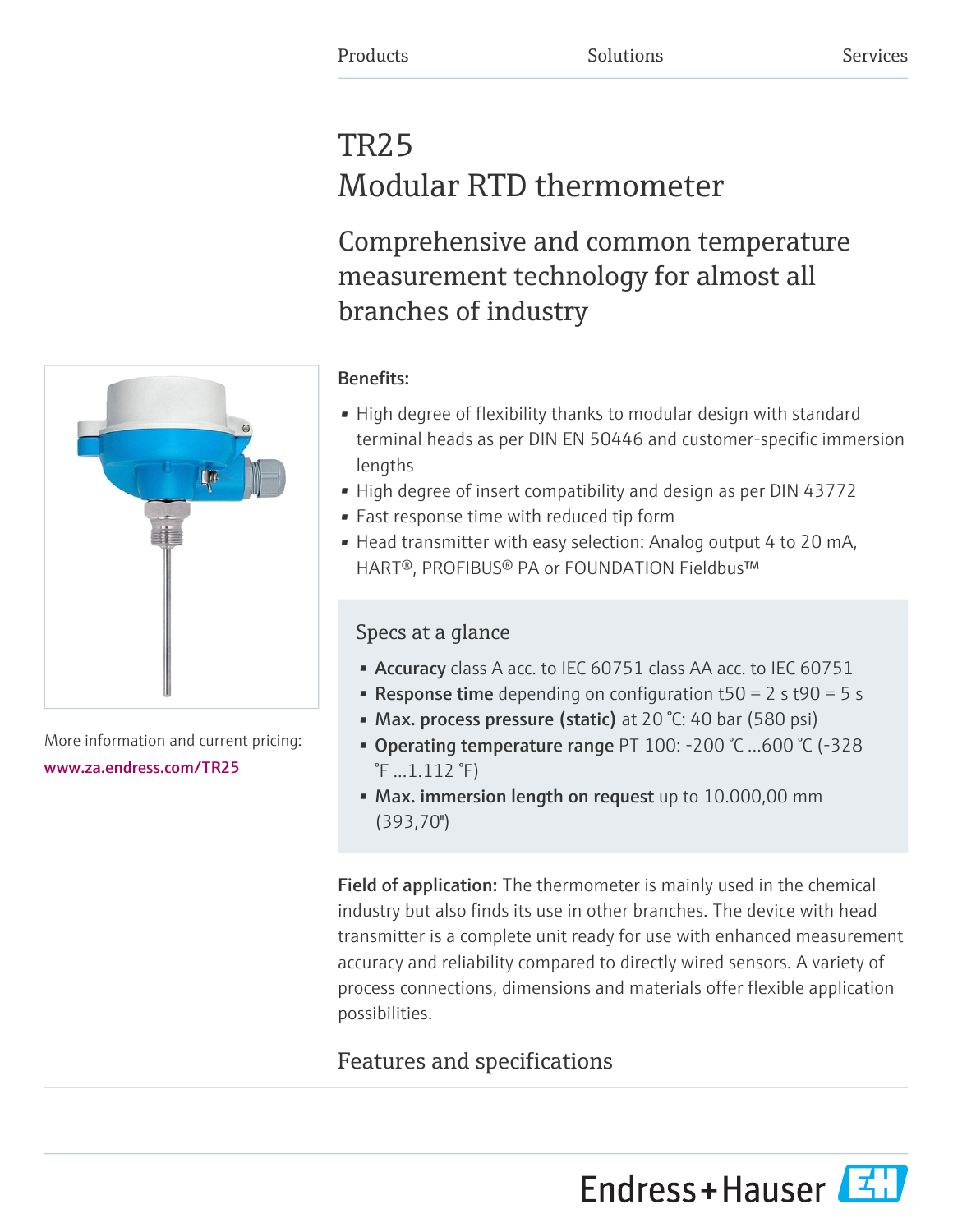### Thermometer Measuring principle

Resistance Temperature Detector

Characteristic / Application metric style modular temperature assembly threaded process connection without neck

Thermowell / protection tube without (not intended to use with thermowell)

Insert / probe mineral insulated (MI), flexible

Outer diameter protection tube / Insert 6,0 mm (0,24'')

Max. immersion length on request up to 10.000,00 mm (393,70'')

Material protection tube/ thermowell 1.4404 (316L)

#### Optional coating

Not defined

#### Process connection

male thread: G1/4" G1/2" NPT1/4" NPT1/2"

#### Tip shape

straight reduced